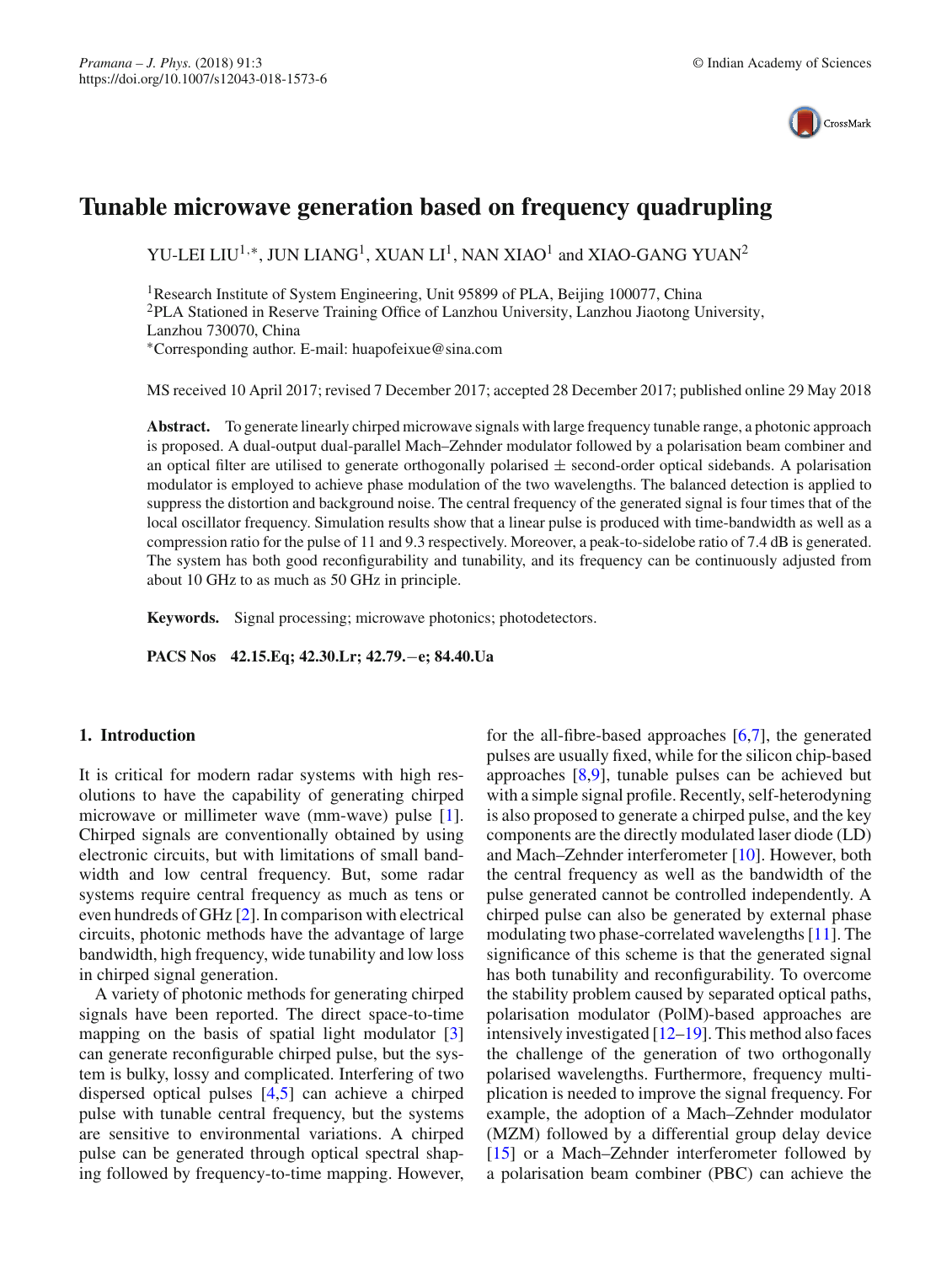

<span id="page-1-0"></span>**Figure 1.** Schematic of the proposed chirped mm-wave pulse generation. LO, local oscillator; LD, laser diode; DPMZM, dual-parallel Mach–Zehnder modulator; PBC, polarisation beam combiner; OF, optical filter; PC, polarisation controller; PolM, polarisation modulator; OS, optical switch; PBS, polarisation beam splitter; BPD, balanced photodetector.

frequency-doubled orthogonally polarised wavelengths [\[16](#page-5-14)]. They also can be generated by using cascaded MZM and PolM combined with an optical filter (OF) [\[17](#page-5-15)], or by using dual-parallel PolM  $[18]$  $[18]$ . For these approaches, however, the frequency multiplication factor (FMF) is only 2, and a higher FMF is desired to support even higher frequency applications. Frequencyquadrupled orthogonally polarised wavelengths can be generated by using an MZM followed by an OF and a polarisation-maintaining fibre Bragg grating (PM-FBG) [\[19](#page-5-12)], but the response of PM-FBG is wavelengthdependent, which makes the tunability of the signal limited.

This paper proposes an innovative photonic scheme for the generation of a linearly chirped pulse. Secondorder optical sidebands in the proposed scheme are first produced as two orthogonally polarised phasecorrelated wavelengths using a dual-output dual-parallel Mach–Zehnder modulator (DPMZM) followed by a PBC and an OF. Then, a PolM driven by a parabolic signal is applied to the introduction of a parabolic phase deviation to both the optical wavelengths. At last, balanced detection is applied to obtain electrical linearly chirped pulse and suppress the distortion and background noise. The proposal has good reconfigurability and tunability, and it can provide a large and continuous frequency tunable range, more than tens of GHz for the generated linearly chirped signal.

## **2. Principle**

Figure [1](#page-1-0) shows how the proposed chirped mm-wave pulse is generated. A dual-output DPMZM, consisting of two sub-MZMs with identical performances placed in parallel and a directional coupler, receives the light



<span id="page-1-1"></span>**Figure 2.** Illustration of the phase transformation.

sent by an LD. A sinusoidal microwave from the local oscillator (LO) is separated into two paths with a phase gap of 45◦ and applied to both the sub-MZMs (MZM1 as well as MZM2). Both the MZMs are arranged to be biased at the maximum point for transmission (MATP) so that the optical carrier and  $\pm$  second-order sidebands can be obtained, while the higher sidebands which are even-order are omitted.

The output signals of the two MZMs have the same sidebands (i.e. optical carrier and two second-order sidebands), but each of the sideband has different phase due to the 45◦ phase difference introduced by the electrical phase shifter. In the output of the upper MZM shown in figure [2,](#page-1-1) all the three components have a phase of  $0^\circ$ . In the output of the bottom MZM, the −2nd-order sideband has a phase of −90◦, the carrier has a phase of 0◦ and the 2nd-order sideband has a phase of 90◦. Then, the two optical signals are sent into the directional coupler, which has a transmission matrix as expressed in eq.  $(1)$ . In the output of the upper port, the phase of the upper MZM will not change while the phase of the bottom MZM will change 90°, as shown in figure [2.](#page-1-1) As a result, the two  $+2$ nd-order sidebands from the two MZMs are out of phase and cancelled each other. Only the carrier and −2nd-order sideband are reserved. Similarly, at the bottom port, the two −2nd-order sidebands are out of phase and cancelled each other. Only the carrier and +2nd-order sideband are obtained.

For the two ports of DPMZM, their optical fields can be written as

<span id="page-1-2"></span>
$$
\begin{bmatrix} E_1(t) \\ E_2(t) \end{bmatrix} = \begin{bmatrix} \sqrt{1-c} \ j\sqrt{c} \\ j\sqrt{c} \ \sqrt{1-c} \end{bmatrix} \begin{bmatrix} E_{\text{M1}}(t) \\ E_{\text{M2}}(t) \end{bmatrix}
$$
  
  $\propto E_{\text{in}}(t) J_0(m) \exp\left(j\frac{\pi}{4}\right) \begin{bmatrix} 1 \\ 1 \end{bmatrix}$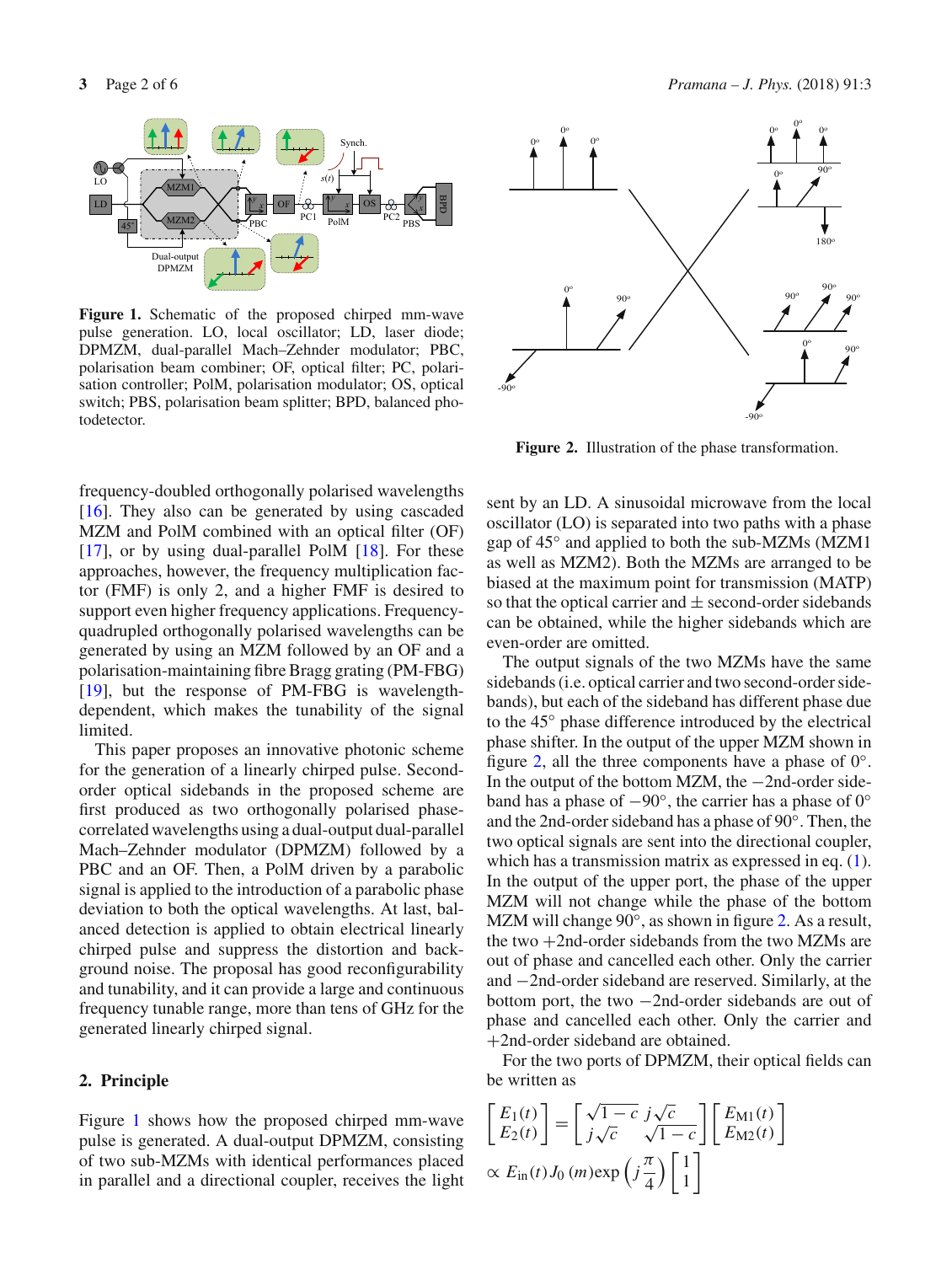*Pramana – J. Phys.* (2018) 91:3 Page 3 of 6 **3** 

$$
+\sqrt{2}E_{\rm in}(t)J_2(m)\begin{bmatrix} \exp(-j2k\omega t) \\ \exp(j2k\omega t + j(\pi/2)) \end{bmatrix},\tag{1}
$$

where  $c = 1/2$  is the coupling coefficient of the directional coupler,  $E_{\text{M1}}(t)$  and  $E_{\text{M2}}(t)$  are the output signals of MZM1 and MZM2, respectively,  $E_{\text{in}}(t)$  is the incident light,  $m$  is the modulation index of MZM,  $\omega$  refers to the frequency of the signals of the microwave, while *Jn*() is the first *n*th-order Bessel function.

All signals from ports 1 and 2 are combined into one path with orthogonal polarisation directions through a PBC. The PBC selects the appropriate polarisation component of each signal at the input ports and combined the selected polarisation components at the output of the PBC. The two orthogonally-polarised optical signals are transmitted in the same fibre, as shown in figure [3.](#page-2-0)

With the optical carrier then controlled by an OF, the orthogonally polarised  $\pm$  second-order optical side-

$$
\overrightarrow{E}_p(t) \propto E_{\text{in}}(t) J_2(m) \left\{ \overrightarrow{x} \exp[-j2\omega t - j\beta s(t)] + \overrightarrow{y} \exp\left[j2\omega t + j\frac{\pi}{2} + j\beta s(t)\right] \right\}
$$
(2)

in which *x*- as well as *y*-directions represent two principal axes of PolM,  $\beta = \pi V_s/V_{\pi}$  represents the phase modulation index of PolM,  $V_{\pi}$  means the half-wave voltage of PolM.

A time domain optical switch (OS) is placed after the PolM to select the modulated optical signal. The balanced photodetection is applied to suppress the distortion and background noise in the detected signal [\[20](#page-5-17)]. Adjust PC2 so that one of the principal axis of the polarisation beam splitter (PBS) will reach an angle of 45◦ to another principal axis of the PolM, then from the PBS the two output signals are generated.

$$
E_{\text{out1}} \propto E_{\text{in}}(t) J_2(m) \{ \exp[-j2\omega t - j\beta s(t)] + \exp[j2\omega t + j\frac{\pi}{2} + j\beta s(t)] \}, \quad T \le t \le T + \tau,
$$
  
\n
$$
E_{\text{out2}} \propto E_{\text{in}}(t) J_2(m) \{ \exp[-j2\omega t - j\beta s(t)] - \exp[j2\omega t + j\frac{\pi}{2} + j\beta s(t)] \}, \quad T \le t \le T + \tau,
$$
 (3)

bands are obtained. The application of PC1, which is a polarisation controller, aims to adjust the polarisation directions so that the two sidebands and the main axes of the PolM are aligned. The PolM equals to two parallel phase modulators (PMs) with complementary phase modulation indices connected by a polarisation beam splitter (PBS) and a polarisation beam combiner (PBC), as shown in figure [4.](#page-2-1)

As a complementary phase, the two optical sidebands are modulated through PolM by a driving signal  $V_s s(t)$ , where  $V_s$  is the amplitude and  $s(t)$  is the normalised waveform. At the output of the PolM, the optical signal can be given by



<span id="page-2-0"></span>**Figure 3.** Polarisation beam combiner.



<span id="page-2-1"></span>**Figure 4.** Polarisation modulator.

where *T* represents the starting moment and  $\tau$  is the time duration of the generated pulse.

For a balanced detection, the balanced photodetector then receives the two output signals from the PBS. When  $s(t)$  represents a parabolic waveform, the generated pulse after BPD can be expressed as

$$
i(t) \propto E_{\text{in}}^2(t) J_2^2(m)
$$
  
 
$$
\times \cos\left[4\omega t + \frac{\pi}{2} + 2\frac{\beta}{\tau^2}(t - T)^2\right], T \le t \le T + \tau.
$$
 (4)

Thus, an mm-wave chirped pulse with a central frequency which is four times the LO frequency and a bandwidth of  $2\beta/(\pi \tau)$  is generated.

#### **3. Simulation results and discussion**

As presented in figure [1,](#page-1-0) a system which is a proof of concept is built on the basis of the OptiSystem platform to testify the scheme of the generation of chirped mm-wave pulse. The laser works at a wavelength of 193.1 THz and a power of 16 dBm. Each of the MZMs in the dual-output DPMZM has an insert loss of 5 dB and a modulation index of 1.88. The frequency of LO is 10 GHz. The central frequency of notch OF reaches 193.1 THz and the bandwidth stands at 10 GHz. The EDFA first amplifies the filtered optical signal with an increase of 20 dB and then the PBC makes the combination. The PolM has an insert loss of 5 dB and modulated by a parabolic pulse with a modulation index of 12.34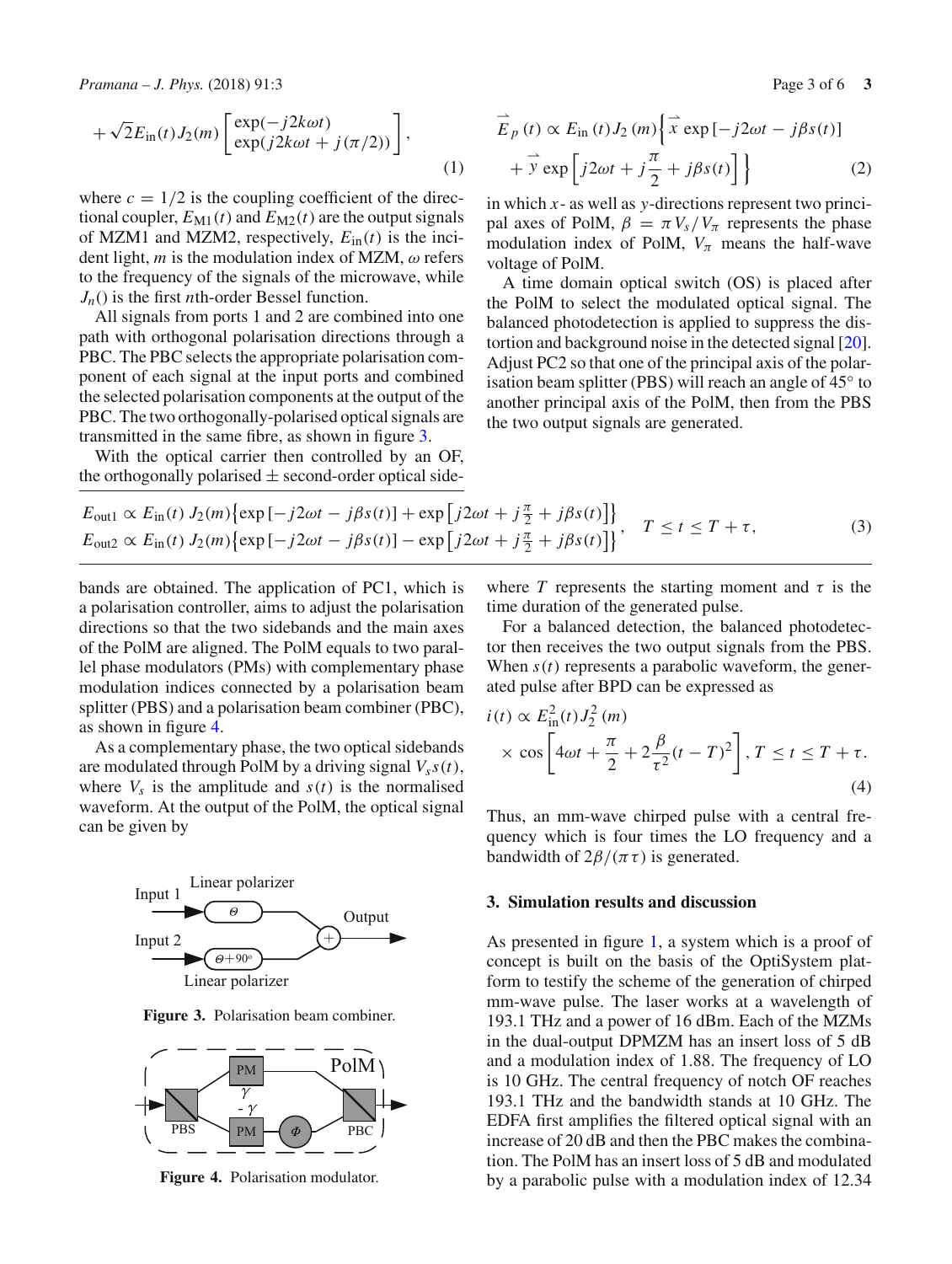

**Figure 5.** Optical spectra from (**a**) port 1 and (**b**) port 2 of the dual-output DPMZM.

<span id="page-3-0"></span>

<span id="page-3-1"></span>**Figure 6.** Electrical spectra for the signals generated by (**a**) single-end and (**b**) balanced detection.

and a time duration of 102 ns. The responsivity of BPD stands at 0.85 A/W.

The output optical spectra from the two ports of dualoutput DPMZM are shown in figure [5.](#page-3-0) Both of them are single-sideband signals, one consisting of a carrier and a second-order sideband while the other consisting also of both a carrier and a second-order sideband, which agree well with the theoretical derivation of  $(1)$ . The fourthorder sidebands, shown in figure [5,](#page-3-0) are also generated, with a power 37 dB lower than the second-order one.

In the case of the signals sent out by single-end and balanced detections, the electrical power spectra are shown in figure [6.](#page-3-1) By sending the optical signal from output1 of PBS into PD1 of the BPD detection from a single end can be obtained, which is shown in figure [6a](#page-3-1). The linearly chirped signal with a carrier frequency of 40 GHz is generated, as shown in the inset of the figure. Direct current component (background noise) and distortion components with a frequency of 20 GHz and 60 GHz are also generated because of the fourth-order optical sidebands and the square-law detection. Figure 6b shows that through the balanced detection, both the noise and distortions are suppressed, and a signalto-noise and distortion-ratio of 24 dB are obtained, as shown in figure [5.](#page-3-0)

Figure [7](#page-4-0) shows a normalised waveform of the mmwave linearly chirped pulse being generated. Figure [7a](#page-4-0) presents the waveform with a full-time duration and figure [7b](#page-4-0) shows the general view of the waveform over the time span of 1 ns to 1.5 ns. As shown in the figure, the cosine profiles have a time spacing of approximately 25 ps, corresponding to a frequency of approximately 40 GHz.

The instantaneous frequency of the generated pulse can be obtained by using the Hilbert transform and numerical differentiation. The instantaneous frequency of the sent-out pulse is shown in figure [8.](#page-4-1) The chirp rate has been maintained constant during the pulse duration, as expected for a linearly chirped pulse. As shown in the figure, the bandwidth of the waveform is 110 MHz, which agrees well with the calculated result of 109 MHz. The time-bandwidth product (TBWP) is calculated to be 11 considering the time duration of 102 ns. The TBWP is relatively small, but it can be efficiently increased by recirculating the phase modulation loop [\[21\]](#page-5-18) or splitting the electrical parabolic signal  $[14]$  $[14]$ .

The capability of pulse compression is also investigated. Figure [9](#page-4-2) shows the autocorrelation function of the generated pulse. The PSR is about 7.4 dB. The full-width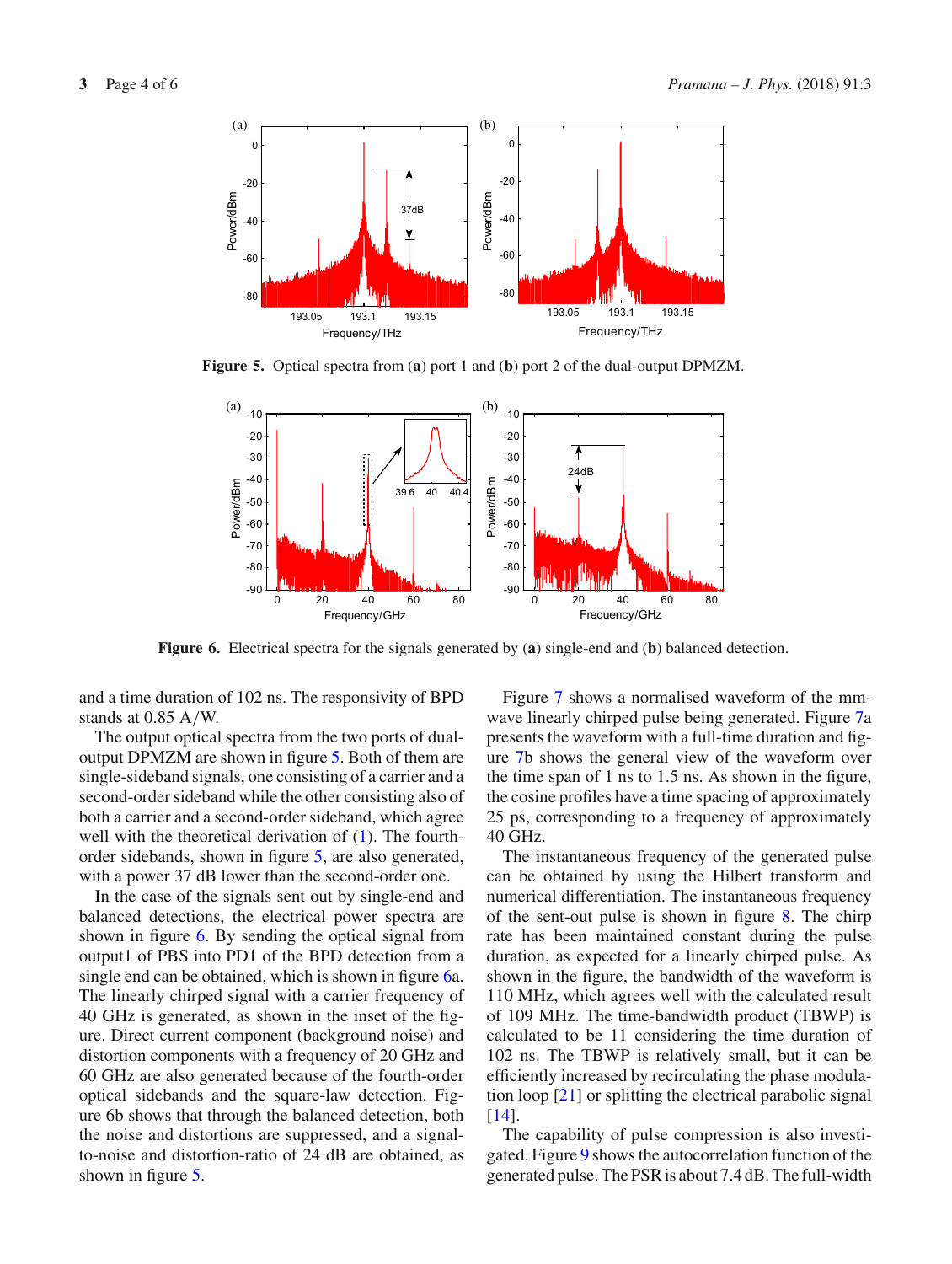

**Figure 7.** Generated pulse waveforms (**a**) with full time duration and (**b**) zoom-in with a time span of 1 to 1.5 ns.

<span id="page-4-0"></span>

**Figure 8.** Instantaneous frequency of the generated pulse.

<span id="page-4-1"></span>

<span id="page-4-2"></span>Figure 9. Autocorrelation function of the generated pulse.

at half-maximum (FWHM) of the compressed pulse is about 11 ns, corresponding to a pulse compression ratio (PCR) of 9.3. The PCR also can be improved by the approaches demonstrated in [\[14](#page-5-19)[,21\]](#page-5-18).

In the proposed approach, for the signal being sent out, its central frequency can be measured by adjusting how frequently LO occurs. Its minimum frequency is limited due to the notch bandwidth of OF (about 10 GHz). In comparison, its maximum frequency is limited by the notch bandwidth of BPD (more than 50 GHz). Thus, it can provide a large and continuous frequency tunable range, more than tens of GHz, which is much larger than the approach demonstrated in [\[19](#page-5-12)]. On the other hand, the FMF of the proposed approach is four, which can support high-frequency applications or ease the requirements of microwave drives compared to approaches reported in [\[12](#page-5-11)[–18\]](#page-5-16). Furthermore, the generated pulse has good reconfigurability as the form of the generated pulse can be altered by changing the driving signal waveform applied to PolM.

## **4. Conclusions**

In summary, a novel approach has been proposed and demonstrated to generate linear chirped signal that is mm-wave bearing great frequency tunable range. In the system, the focal point is the orthogonally polarised optical sideband generation, which is realised by using a dual-output DPMZM, a PBS and an OF. The  $\pm$  secondorder optical sidebands with orthogonal polarisation directions were generated and phase-modulated by a parabolic waveform in the PolM. The balanced detection was applied to suppress the noise and distortion in the generated signal. A linearly chirped pulse with a central frequency which is four times the LO frequency was achieved. The TBWP, PCR of the generated pulse were 11 and 9.3, respectively and the PSR was 7.4 dB. The proposal has both good reconfigurability and tunability, and, it may be non-stop frequency tuned with a wide range of about 10 GHz to over 50 GHz in principle.

#### **Acknowledgements**

Jun Liang is supported by the National Natural Science Foundation of China under Grant No. 61571461.